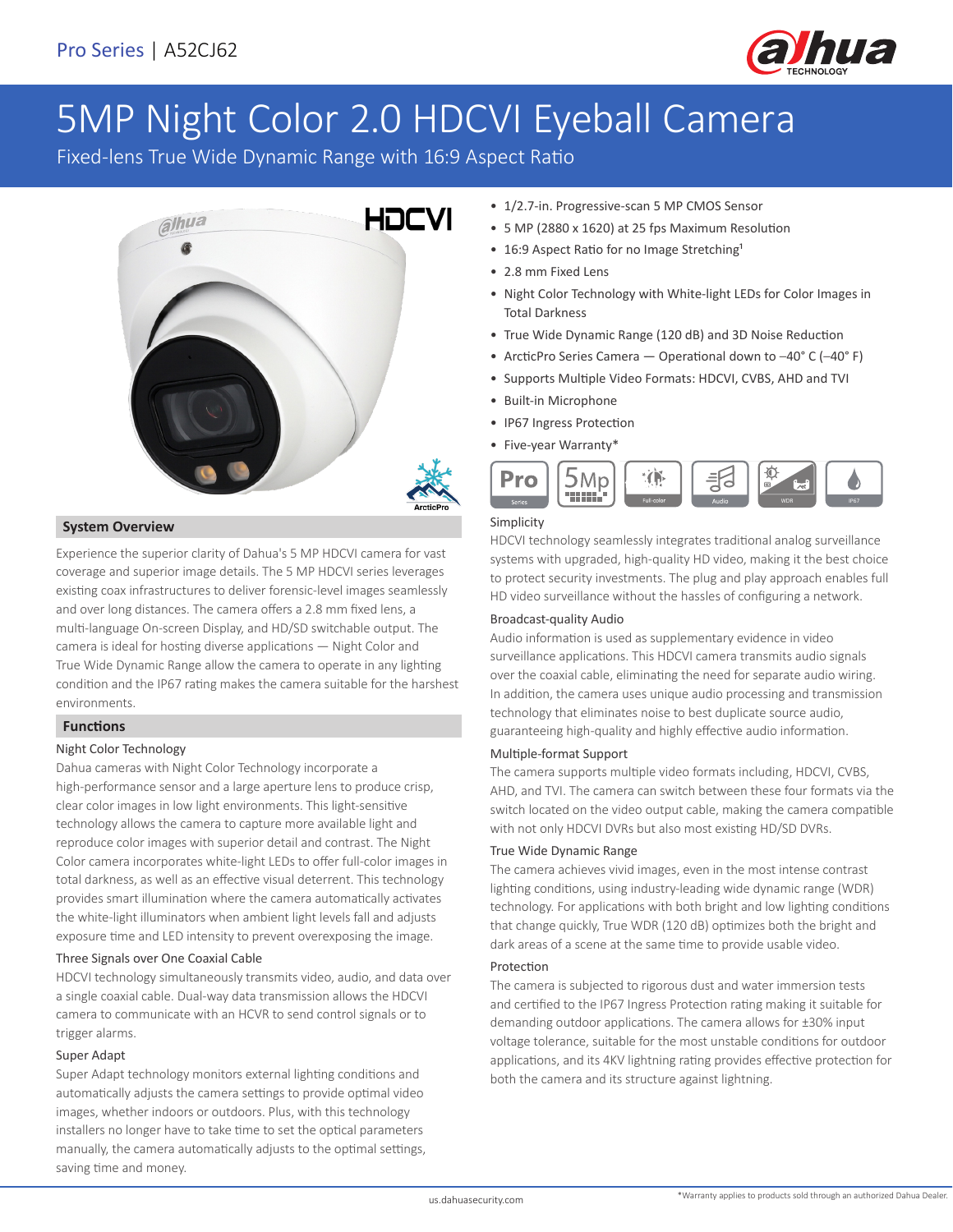# Pro Series | A52CJ62

67.40 m (221.13 ft)

| <b>Technical Specification</b>  |                     |                                                     |                           |                      |  |  |
|---------------------------------|---------------------|-----------------------------------------------------|---------------------------|----------------------|--|--|
| Camera                          |                     |                                                     |                           |                      |  |  |
| Image Sensor                    |                     |                                                     | 1/2.7-in. CMOS Sensor     |                      |  |  |
| <b>Effective Pixels</b>         |                     |                                                     | 2880 (H) x 1620 (V), 5 MP |                      |  |  |
| <b>Scanning System</b>          |                     | Progressive                                         |                           |                      |  |  |
| <b>Electronic Shutter Speed</b> |                     | 1/4 s to 1/100,000 s                                |                           |                      |  |  |
| Minimum Illumination            |                     | Color: 0.001 lux at F1.0                            |                           |                      |  |  |
| S/N Ratio                       |                     | More than 65 dB                                     |                           |                      |  |  |
| <b>Illuminator Type</b>         |                     | White-light                                         |                           |                      |  |  |
| <b>Illuminator Distance</b>     |                     | 40.0 m (131.23 ft)                                  |                           |                      |  |  |
| <b>Illuminator Control</b>      |                     | Auto, Manual                                        |                           |                      |  |  |
| <b>Illuminator LED</b>          |                     | Two $(2)$                                           |                           |                      |  |  |
| Lens                            |                     |                                                     |                           |                      |  |  |
| Lens Type                       |                     | <b>Fixed Lens</b>                                   |                           |                      |  |  |
| Mount Type                      |                     | M12                                                 |                           |                      |  |  |
| Focal Length                    |                     | $2.8$ mm                                            |                           |                      |  |  |
| Maximum Aperture                |                     | F1.0                                                |                           |                      |  |  |
| Angle of View                   |                     | Horizontal: 112°<br>Vertical: 57°<br>Diagonal: 132° |                           |                      |  |  |
| Iris Type                       |                     | Fixed                                               |                           |                      |  |  |
| <b>Close Focus Distance</b>     |                     |                                                     | 1600.0 mm (63.0 in.)      |                      |  |  |
| Installation Angle              |                     |                                                     |                           |                      |  |  |
| Range                           |                     | Pan: 0° to 360°<br>Tilt: 0° to 78°                  | Rotation: 0° to 360°      |                      |  |  |
| DORI Distances <sup>2</sup>     |                     |                                                     |                           |                      |  |  |
| Detect<br>$(8$ ppf $)$          | Observe<br>(19 ppf) |                                                     | Recognize<br>$(38$ ppf)   | Identify<br>(76 ppf) |  |  |

| Video                               |                                                                                                |                                                                                    |  |
|-------------------------------------|------------------------------------------------------------------------------------------------|------------------------------------------------------------------------------------|--|
| Resolution                          | 5 MP (2880 x 1620), 4 MP (2560 x 1440),<br>1080p (1920 x 1080), 960H (960 x 480)               |                                                                                    |  |
| <b>Frame Rate</b>                   | 5 MP at 25 fps                                                                                 |                                                                                    |  |
| Video Output                        | One (1) BNC, Transmits HDCVI High-definition signal or CVBS,<br>AHD or TVI Channel, switchable |                                                                                    |  |
| Video Transmission <sup>3</sup>     | RG-59/U Coax                                                                                   | 720p: 800 m (2624.67 ft)<br>1080p: 500 m (1640.42 ft)<br>4 MP: 500 m (1640.42 ft)  |  |
|                                     | RG-6/U Coax                                                                                    | 720p: 1200 m (3937.01 ft)<br>1080p: 800 m (2624.67 ft)<br>4 MP: 700 m (2296.59 ft) |  |
|                                     | CAT 6 UTP<br>(f required)                                                                      | 720p: 450 m (1476.38 ft)<br>1080p: 300 m (984.25 ft)<br>4 MP: 300 m (984.25 ft)    |  |
| Day/Night                           |                                                                                                | Color                                                                              |  |
| OSD Menu                            |                                                                                                | Multi-language                                                                     |  |
| <b>BLC Mode</b>                     |                                                                                                | BLC, HLC, HLC-Pro, True WDR                                                        |  |
| <b>WDR</b>                          |                                                                                                | 120 dB                                                                             |  |
| <b>Noise Reduction</b>              |                                                                                                | 3D <sub>NR</sub>                                                                   |  |
| White Balance                       |                                                                                                | Auto, Manual                                                                       |  |
| Gain Control                        |                                                                                                | Auto, Manual                                                                       |  |
| Mirror                              |                                                                                                | On, Off                                                                            |  |
| <b>Privacy Masking</b>              |                                                                                                | On, Off (8 areas, rectangular)                                                     |  |
| Interface                           |                                                                                                |                                                                                    |  |
| Audio                               |                                                                                                | One (1) Built-in Microphone                                                        |  |
| Electrical                          |                                                                                                |                                                                                    |  |
| Power Supply                        |                                                                                                | 12 VDC ± 30%                                                                       |  |
| Power Consumption                   |                                                                                                | Maximum 6.4 W<br>(12 VDC with Illuminator on)                                      |  |
| Environmental                       |                                                                                                |                                                                                    |  |
| <b>Operating Conditions</b>         |                                                                                                | $-40^{\circ}$ C to +60° C (-40° F to +140° F)<br>Less than 95% RH                  |  |
| <b>Storage Conditions</b>           |                                                                                                | -40° C to +60° C (-40° F to +140° F)<br>Less than 95% RH                           |  |
| <b>Ingress Protection</b>           |                                                                                                | <b>IP67</b>                                                                        |  |
| Certifications                      |                                                                                                |                                                                                    |  |
| СE                                  |                                                                                                | EN55032, EN55024, EN50130-4,<br>EN60950-1                                          |  |
| Safety                              |                                                                                                | UL60950-1<br>CAN/CSA C22.2 No.60950-1                                              |  |
| Electromagnetic Compatibility (EMC) |                                                                                                | CFR 47 FCC Part 15 subpart B,<br>ANSI C63.4-2014                                   |  |
| Construction                        |                                                                                                |                                                                                    |  |
| Casing                              |                                                                                                | Metal                                                                              |  |
| <b>Dimensions</b>                   |                                                                                                | ø106.0 mm x 93.60 mm<br>(ø4.17 in. x 3.69 in.)                                     |  |
| Net Weight                          |                                                                                                | 0.46 kg (1.01 lb)                                                                  |  |
| <b>Gross Weight</b>                 |                                                                                                | 0.61 kg (1.34 lb)                                                                  |  |

1. To view the 16:9 video output on a Dahua HDCVI DVR you must update the DVR to the latest firmware.

27.0 m (88.58 ft) 13.50 m (44.29 ft)

6.70 m (21.98 ft)

Obtain the latest firmware on the Dahua Wiki at https://dahuawiki.com/Recorders.<br>2. The DORI distance is a measure of the general proximity for a specific classification to help pinpoint the right<br>camera for your needs. Th Identify classifications.

3. Transmission distance results verified by real-scene testing in Dahua's test laboratory. Actual transmission distances may vary due to external influences, cable quality, and wiring structures.